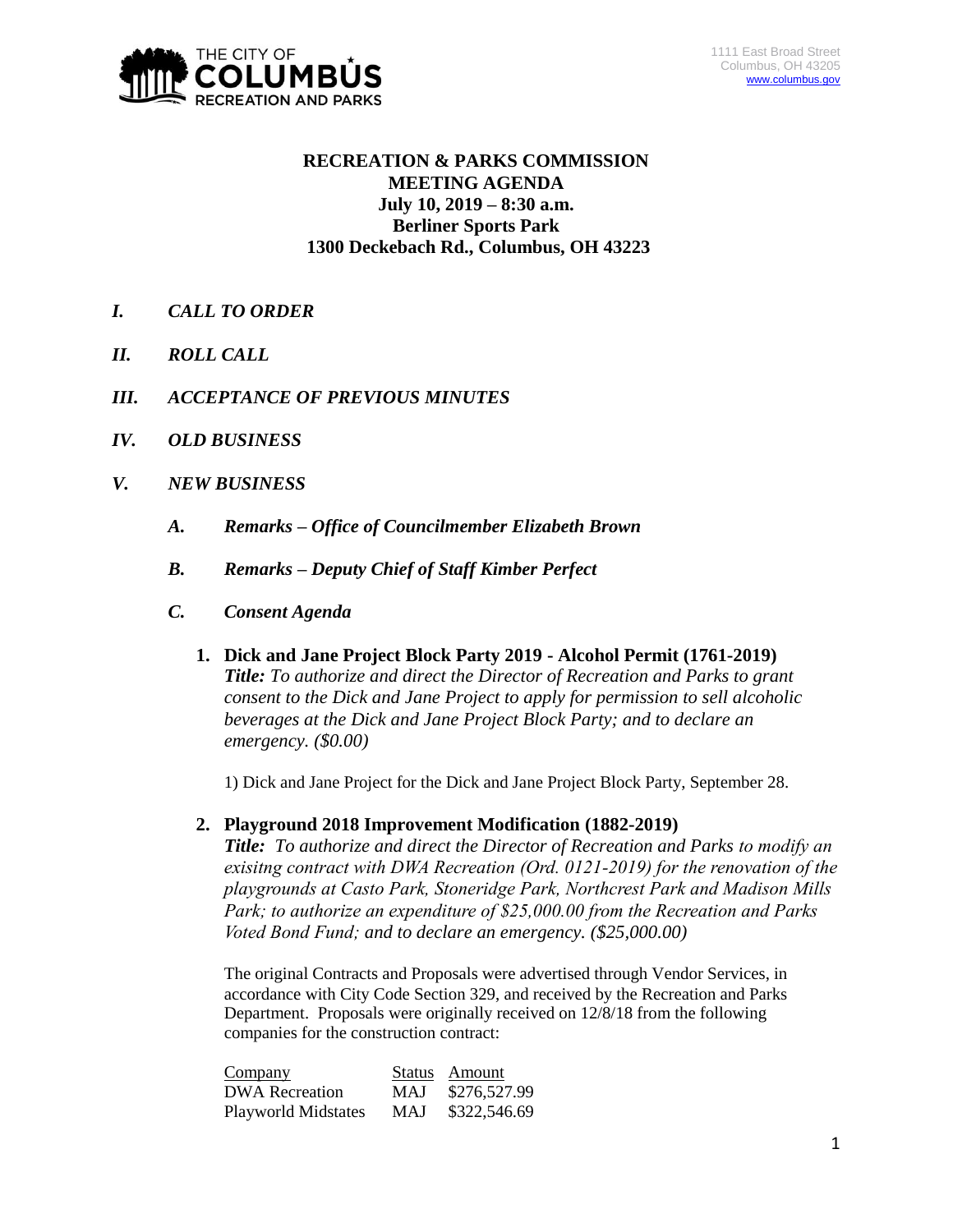

Snider Recreation MAJ \$325,388.00

It was determined that DWA Recreation was the most responsive.

#### *D. Administration Agenda*

### **3. Covenant for Saunders Park (1721-2019)**

*Title: To authorize and direct the Director of Recreation and Parks to execute instruments and documents as may be necessary to secure a Covenant Not To Sue (CNS) for Saunders Park including an environmental covenant, an Operation & Maintenance agreement, and any other additional documents and instruments that are necessary and incident thereto, and to declare an emergency.*

**4. African American Culture Festival 2019 Funding Appropriation (1825-2019)**

*Title: To authorize and direct the Director of Recreation and Parks to provide funding for additional support of the African American Cultural Festival 2019; to authorize an appropriation of \$30,000.00 within the Recreation and Parks operating fund; and to declare an emergency. (\$30,000.00)*

#### **5. Greenways - Olentangy Trail - 3rd to 5th (1875-2019)**

*Title: To authorize and direct the Director of Recreation and Parks to enter into contract with WTD Development, LLC for the reconstruction of the Olentangy Trail from Third Avenue to Fifth Avenue; to authorize the transfer \$132,336.00 between projects within the Recreation and Parks Bond Fund; to amend the 2019 Capital Improvements Budget Ordinance 1326-2019; to waive the competitive procurement provisions of the Columbus City Code; to authorize the expenditure of \$132,336.00 from the Recreation and Parks Voted Bond Fund; and to declare an emergency. (\$132,336.00)*

The WTD Company solicited bids to do the project on June 14, 2019. Columbus Recreation and Parks provided plans and specifications, and the project was bid at Prevailing Wage rates. Bids were received by:

| Company                |            | Status Amount |
|------------------------|------------|---------------|
| <b>McMillen Paving</b> | <b>MAJ</b> | \$109,420.00  |
| AJ Asphalt             | MAJ.       | \$107,726.00  |

AJ Asphalt was determined to be the lowest responsive bidder.

#### **6. Berliner Urban Singletrack (1883-2019)**

*Title: To authorize and direct the Director of Recreation and Parks to enter into contract with American Ramp Company dba Progressive Bike Ramps for professional services for improvements to Berliner Park; to authorize the expenditure of \$188,000.00; and to declare an emergency. (\$188,000.00)*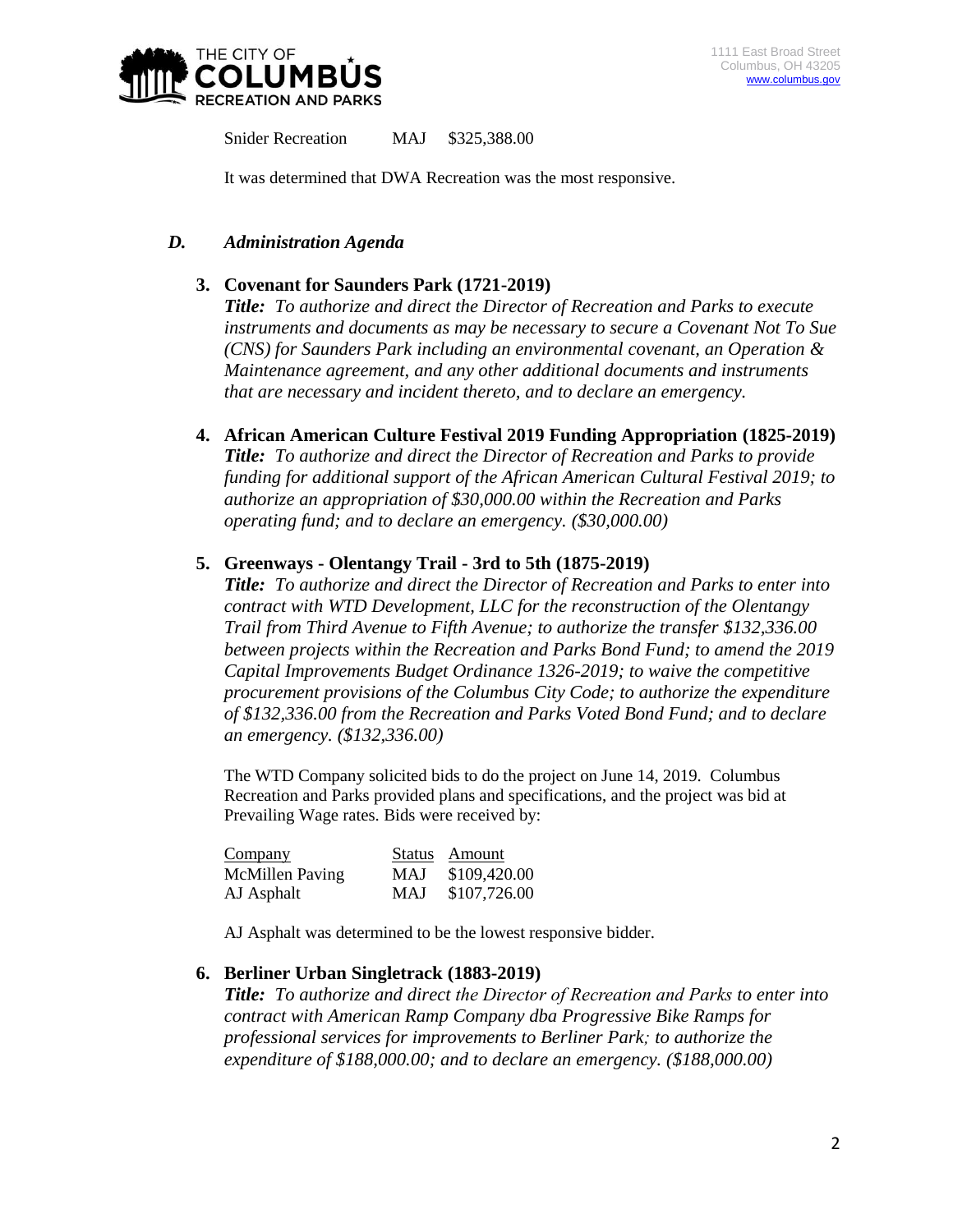

Proposals were advertised through Vendor Services, in accordance with City Code Section 329, on May 6, 2019 and received by the Recreation and Parks Department on May 31, 2019. Proposals were received from the following companies:

Company Status American Ramp Company dba Progressive Bike Ramps (MAJ)

In accordance with City Code, a selection team evaluated the proposals on June  $10<sup>th</sup>$  and recommended American Ramp Company dba Progressive Bike Ramps be selected to perform the work. The firm was chosen based on their reference projects, experience, qualifications, and quality project approach.

## **7. Design/Construction Management Services Modification (1885-2019)**

*Title: To authorize the City Auditor to increase an established certificate (Ord. 2453-2018) for professional architectural, engineering, and construction management services in conjunction with park, trail, and facility capital improvement projects; and to declare an emergency. (\$275,000.00)*

## **8. Tuttle Park Lower Field Design (1886-2019)**

*Title: To authorize and direct the Director of the Recreation and Parks Department to enter into contract with Designing Local LTD for professional services for improvements to the Tuttle Park lower fields; to authorize the expenditure of \$150,960.00; and to declare an emergency. (\$150,960.00)*

Bids were advertised through Vendor Services, in accordance with City Code Section 329, on June 6, 2019 and a selection team evaluated the proposals on June 12, 2019. Bids were received from the following companies:

| Company                   | <b>Status</b> |
|---------------------------|---------------|
| Designing Local, LTD      | (FBE)         |
| EMH&T                     | (FBE)         |
| The EDGE Group            | (MAJ)         |
| REALM Collaborative (MAJ) |               |
| <b>MKSK</b>               | (MAJ)         |

After reviewing the proposals that were submitted, it was determined that Designing Local LTD. be selected to perform the work. The firm was chosen based on their reference projects, experience, qualifications, availability, timeline, and project approach.

Designing Local LTD and all proposed subconsultants have met code requirements with respect to prequalification, pursuant to relevant sections of Columbus City Code Chapter 329.

# **9. Indian Mound Construction/Professional Services Modification (1887-2019)**

*Title: To authorize and direct the Director of the Recreation and Parks Department to modify the construction contract with Gutknecht Construction (Ord. 1339-2018) and the Professional Services Contract with Hardline Design Company (Ord. 1338-2018) for the renovation of the Indian Mound Community Center; to authorize a modification of \$538,300.00 for Gutknecht Construction;*